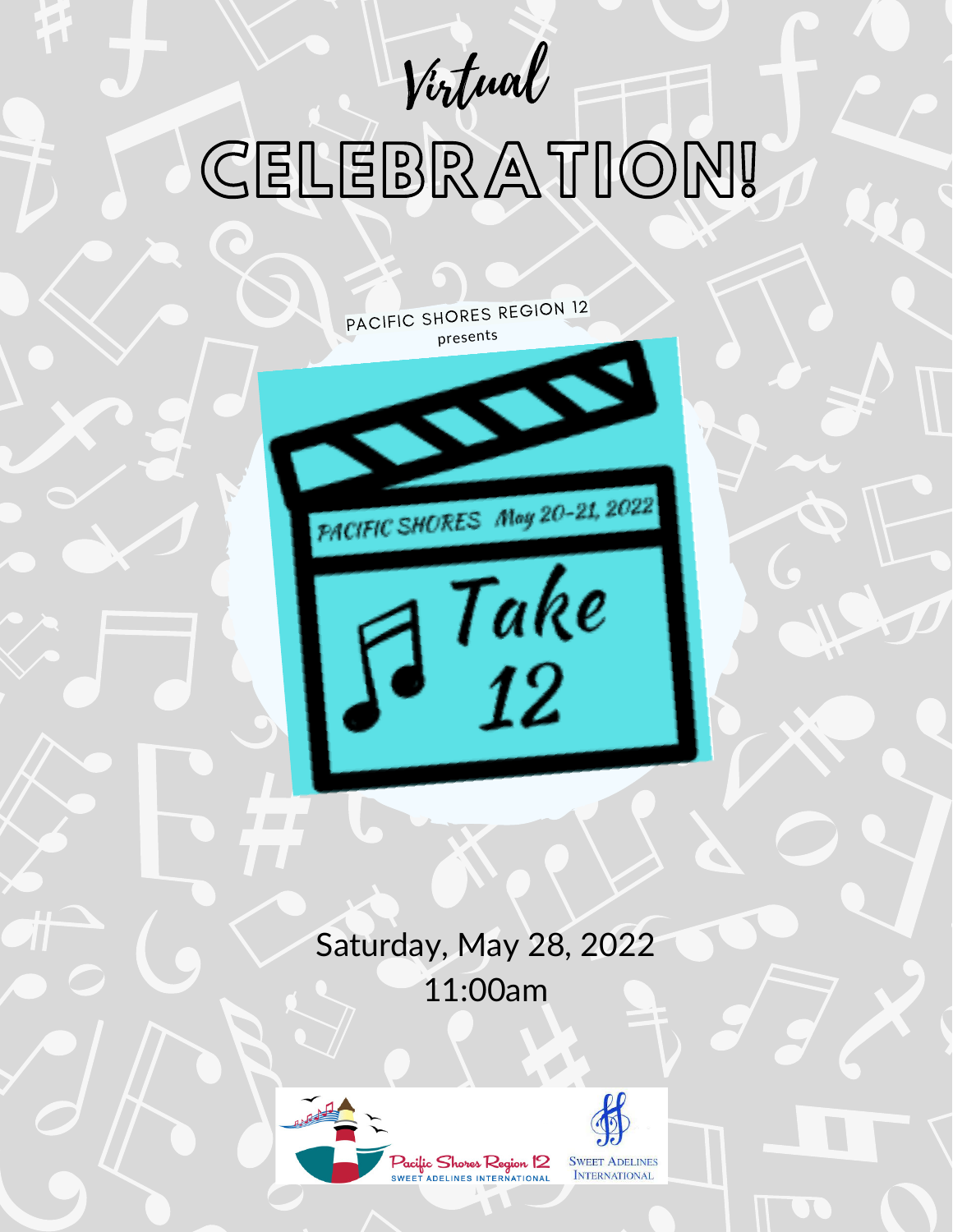# **CELEBRATION!**

Virtual

## Saturday, May 28, 2022 11:00am

**Welcome!** Mary Mamer, Region 12 Events Coordinator

# **Quartet Competition**

#### **1 Whatever 4**

(Sacramento Valley) Sue Barkley, Patty Easley, Dede Nibler, Pattie Bauer *The Moment I Saw Your Eyes / Back in the Old Routine*

#### **2 Verve**

(Bay Area Showcase, Diablo Vista, CAL) Averi Brickson, Julie Harrelson, Laura Bode, Jennifer Higgins *Next Time I Love / Don't Break the Heart that Loves You*

#### **3 Equilibrium**

(Greater Eugene) Merry Lardner, Ginna Kayser, Melissa Kahn, Lauren Kahn *Bandstand in Central Park / It's a Pity to Say Goodnight*

#### **4 Live Wire**

(Diablo Vista, Mission Valley, CAL) Christine Jacobs, Karen Fish, Suzanne Olsen, Lysanda Lee *Next Time I Love / How Many Hearts Have You Broken*

#### **5 á la Carte**

(Pacific Empire, CAL) Carolyn Derwing, Melany Callagher, Margaret Leggett, Wendy Gibson *Whose Sorry Now / There Goes My Heart*

#### **6 Shout, Sister, Shout!**

(Bay Area Showcase, CAL) Sandy Jones, Judy Keller, Isha Dusseau, Tanika Mei *Blue Skies / Toora Loora Loora*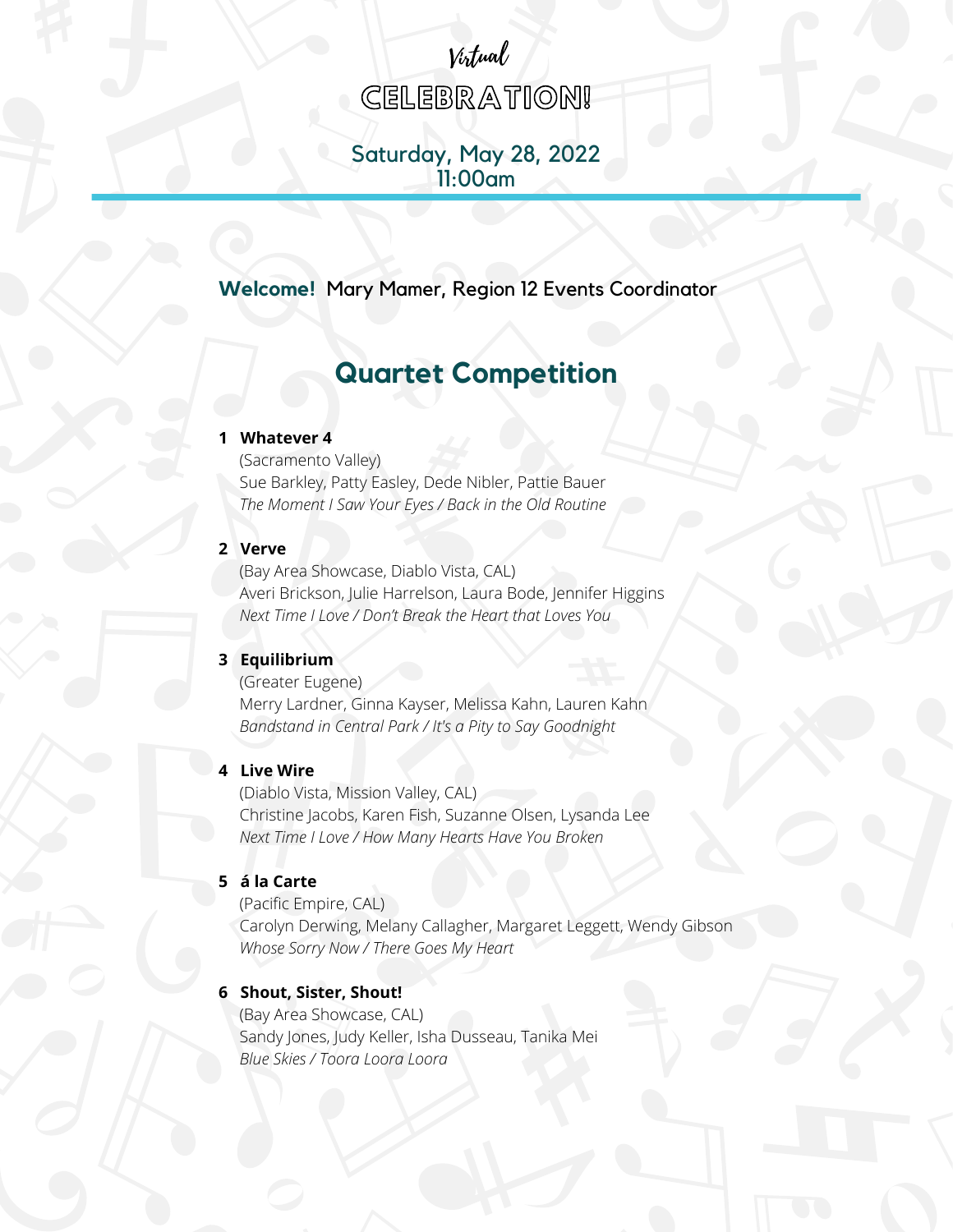# Virtual

**CELEBRATION!** 

## Saturday, May 28, 2022 11:00am

# **Quartet Competition**

**continued**

#### **7 Rhapsody**

(Diablo Vista, Pacific Empire, West Coast Harmony) Andrea Giles, Kim Machek, Julie Baxter, Jeannette Smith *Love Letters Straight from Your Heart / It's a Pity to Say Goodnight*

#### **8 Pure Nerves**

(Na Leo Lani) Janice Olbrich, Arlette Harada, Joanne Mow, Kristi Dagdagan *I'll Be Seeing You / You Don't Know Me*

#### **9 Sapphire Ring - WITHDRAWN**

#### **10 That's the Spirit**

(Oregon Spirit, CAL) Jessica Wilberg, Barbara Usera, Linda O'Donnell, Laurie Burk *The Moment I Saw Your Eyes / Oh How I Miss You Tonight*

#### **11 Free Range**

(High Desert Harmony, CAL) Amy Fleming, Stephanie Urmston, Anna Freeman, Malary Engstrom *If I Had My Way / I Got Rhythm*

#### **12 Passin' Notes**

(Southern Oregon Sound) Summer Couch, Frankie Steller, Barbara Couch, Pamela Lee *Oh, You Beautiful Doll / My Foolish Heart*

#### **Quartet Awards Sandy Marron, Judging Panel Chair**

**Up Next... Chorus Competition!**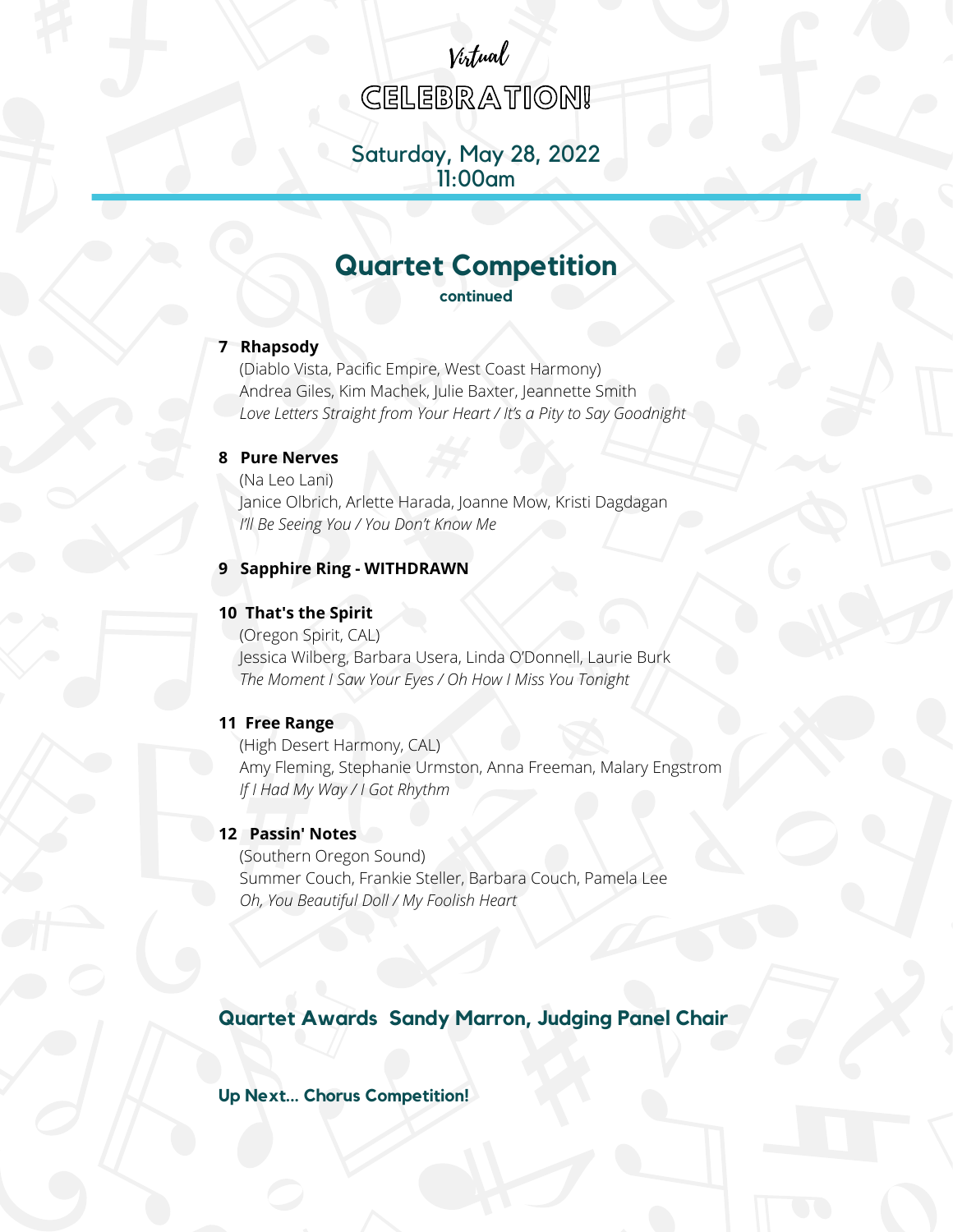# Virtual

**CELEBRATION!** 

## Saturday, May 28, 2022 2:00pm

# **Chorus Competition**

*Special Performance by 2019 Region 12 Champions* **Pacific Empire Chorus** Patty Pennycook, Director

**1 Sea Breeze Harmony Chorus (12)** Coos Bay, OR (EVALUATION) Gail Elber, Director *My Baby Just Cares For Me / We'll Meet Again*

**2 Mendo-Lake Chorus (7)** Lakeport, CA (EVALUATION) Pam Klier, Director *A Dream is a Wish Your Heart Makes / Some Sunny Day*

**3 Oregon Coast Chorus (13)** Newport, OR (EVALUATION) Kris Pederson, Director *I'm Sitting on Top of the World / What a Wonderful World*

#### **4A Greater Eugene Chorus (24)** Eugene, OR

Lauren Kahn, Director *Let's Just Start Living Life Today / Listen To My Heart*

**4 Sacramento Valley Chorus (42)** Sacramento, CA Dede Nibler, Director *At Last / This Can't Be Love*

- **5 High Desert Harmony Chorus (22)** Reno, NV Amy Fleming, Director *That's Life / Auld Lang Syne*
- **6 Mission Valley Chorus (37)** Los Gatos, CA Angela Suraci, Director *Come Dance With Me / Send in the Clowns*

#### **7 River Lights Chorus (20)** Modesto, CA Sally Massen, Director *Bandstand in Central Park / Jazz Came Up the River*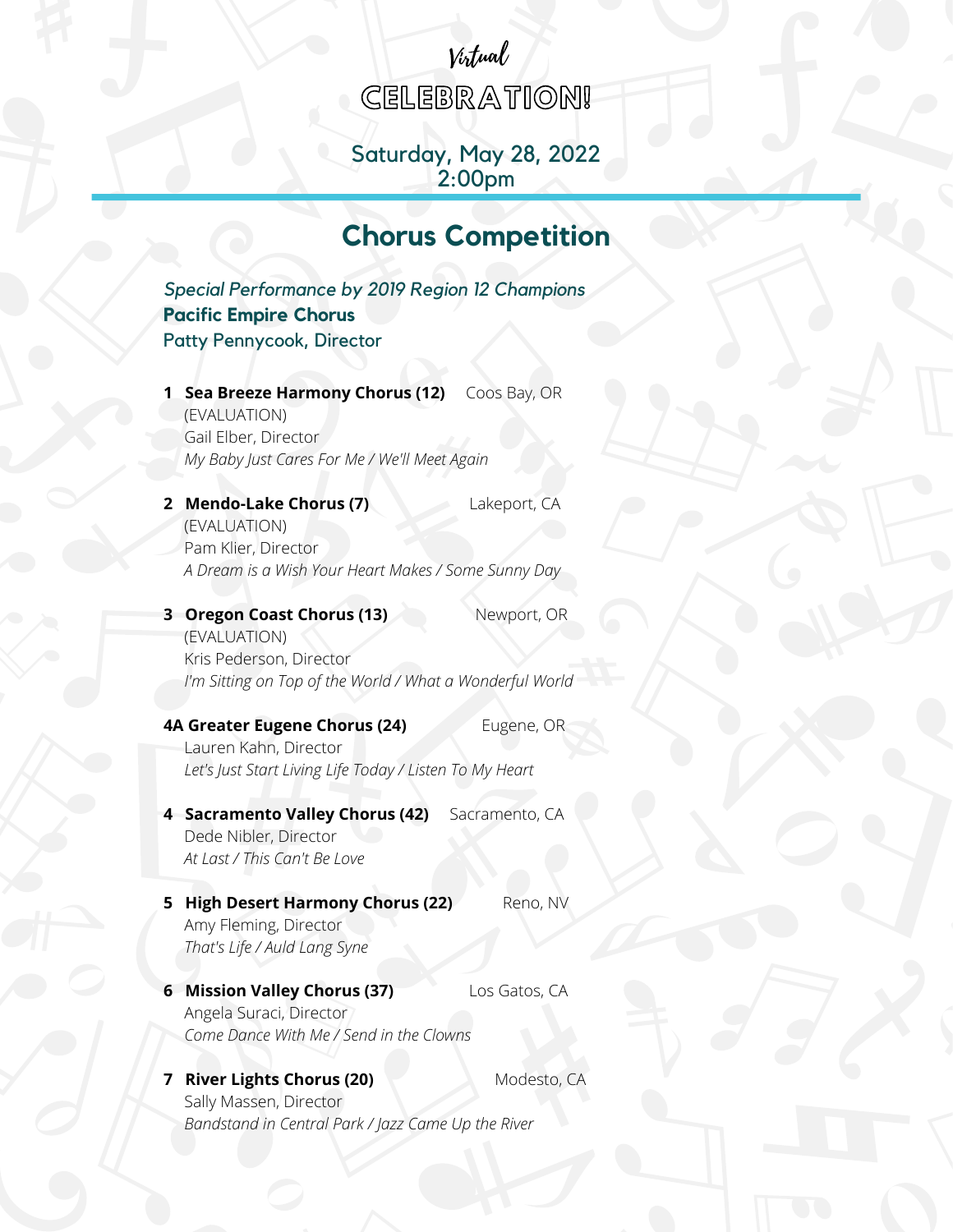# Virtual

**CELEBRATION!** 

## Saturday, May 28, 2022 2:00pm

# **Chorus Competition**

**continued**

**8 Diablo Vista Chorus (51)** Walnut Creek, CA

Caitlin Castelino, Director *I've Got Rhythm / Yesterday I Heard the Rain*

**9 Oregon Spirit Chorus (34)** Salem, OR Kathy Scheel, Director *Smile / Nobody's Sweetheart*

**10 San Francisco Sound Wave (17)** San Francisco, CA

(OPEN DIVISION) Diane Myrick, Director *Loco-Motion / Back in the Old Routine / Every Time I Join My Sisters in a Song*

**11 Southern Oregon Chorus (11)** Medford, OR *Them There Eyes / You Are My Sunshine*

**12 Na Leo Lani (20) Honolulu, HI** 

(OPEN DIVISION) Christine Wee, Director *Waikiki / Cheek to Cheek*

**13 Harmony Fusion (17)** Hayward, CA Barbara Vander Putten, Director *Because of You / I'll Never Say "Never Again" Again*

#### **14 Bay Area Showcase Chorus (45)** San Jose, CA

Julie Starr, Director *Smile / On a Wonderful Day Like Today / It's A Good Day Medley*

**Chorus Awards Sandy Marron, Judging Panel Chair**





**SWEET ADELINES INTERNATIONAL** 

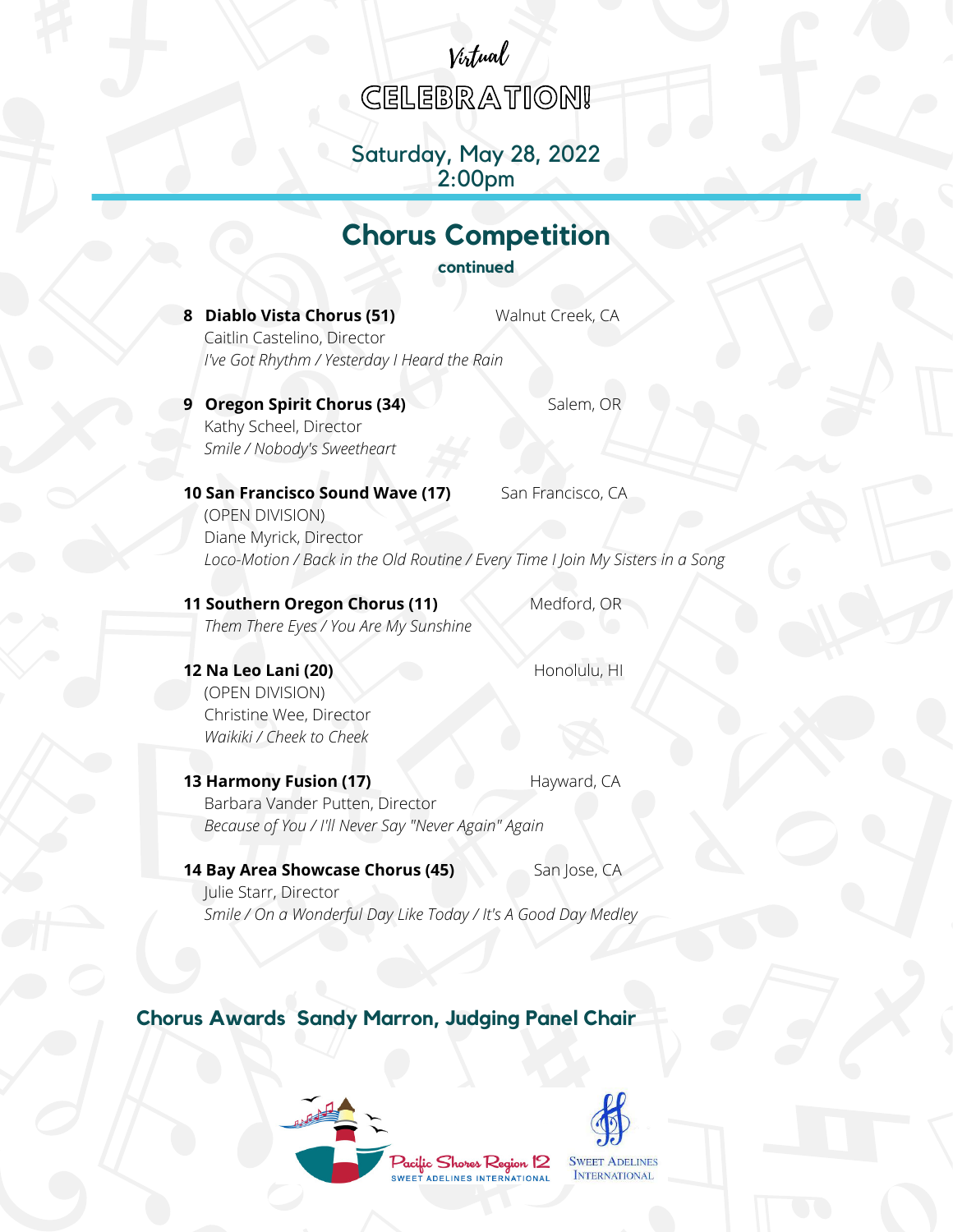# CELEBRATION! Virtual

# **Chorus Milestones**

**Bella Acappella Harmony Chorus- 10 years Oregon Spirit Chorus - 15 years River Lights Chorus - 20 years Southern Oregon Sound Chorus - 25 years**

# **Member Milestones**

# **25 years**

**Betsy Anderson Carolie Brenan Jenny Carpenter Linda Conley Ivy Davis Diana Doan Christine Fowler Dianne Gee Jocie Hagen Julie Harrelson Cindy Henry Christine Krenzel Jane Rhodes Sharon Smith Sandy Van Mell Maxine Verma**

# **45 years**

**Harriett Feltman Linda Gummerson Patty Severns Frances Tucker**

**Shirley Kout 61 years Barbara LaMair 61 years Virginia Mensing 62 years**

# **30 years**

**Gina Bowerman Joy Brawn Trudi Harger JoAnne Kirihara Roberta Marton Patricia Neault Mary Rehling Kathy Shanahan Betty Carol Smith Cindy Stalkup Dixie Tirre**

# **35 years**

**Christine Jacobs Suzanne Olsen Ruth de Mesa Cathy Rooney-Schieser**

# **40 years**

**Sandra Cope Judy Dyke Kathy Hebert Peg Keenan Dede Nibler Georgia Sutherland**

# **50 years**

**Sharon Apple Sally Massen Jadine Stenger**

# **Special Milestones**

**Marie Disher 63 years Jackie Bishop 64 years**

# **55 years**

**Diana Franceschi Barbara Hill Maggie McLoughlin JoAnn Perry**

**June Hernesmaa 64 years Joan Ray 64 years**